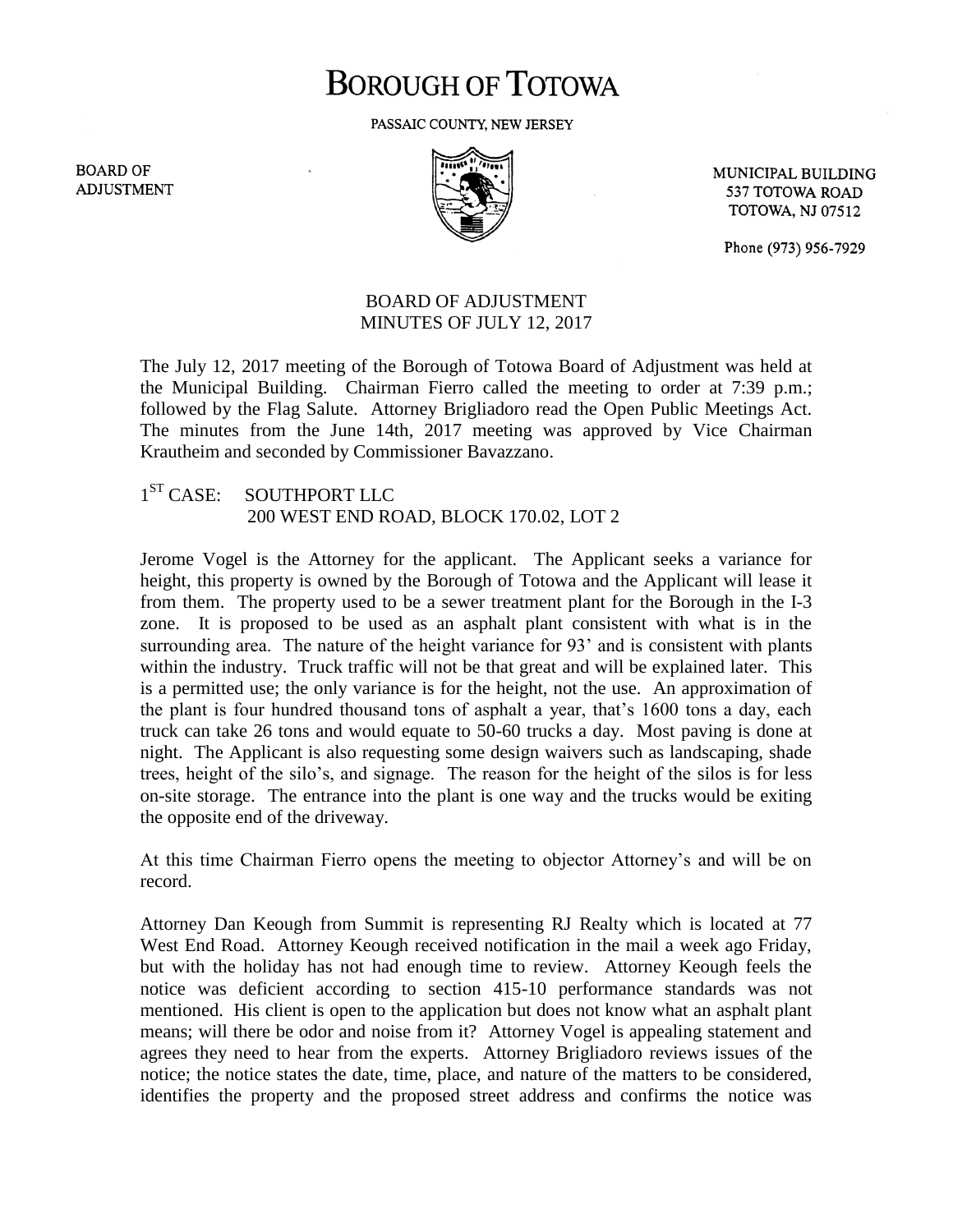adequate. Attorney Brigliadoro also feels the applicant satisfies the municipal land use law. Attorney Vogel states this is a hearing that's predicated on the municipal land use law and offers the opportunity to meet any of the Attorney's outside the room to give them any info they need and questions to be answered.

Attorney Susan Rubright is representing Star Stainless Steel is questioning whether or not the land was out for bid for the lease. She also feels this application is not permitted use. Attorney Rubright's client did not get a notice on this because the company is not within the 200 feet required for notification. Attorney Brigliadoro assures her this is the proper Board to hear this case because we approve the D-6 variances. Attorney Rubright's experience with asphalt plants is usually in a quarry or mining zone and feels this does not seem to be the proper property for this use. Only a permitted use if it satisfies the performance standards. Attorney Vogel explains this is a permitted use, the ordinance states manufactured by processing, distillation, fabrication, assembly or other handling of products provided they meet the performance standards 415-105. Attorney Rubright says she read the ordinance and believed it can be an issue; Attorney Vogel states the ordinance is very clear and not sure what the issue is. Attorney Rubright states she has never been rude to Attorney Vogel and takes offense to him slandering her and wants an apology and feels he withdraw himself from the hearing.

Attorney John Testa is representing Spiral Binding (Maltese Realty LLC) and Moreng Metals both with are within the 200 feet. Attorney Testa also feels the notice was not adequate and would like the opportunity to cross examine the witnesses for the Applicant. Attorney Vogel feels that is a fair statement and he should have the opportunity to cross examine. Attorney Brigliadoro would like to inform the Board, Attorney's and public the question about the bid, the Borough did put this property out to bid.

Attorney Michael Bittone is representing Catholic Book Publishing Corp which is located at 77 West Side. Attorney Bittone feels Attorney Vogel has to prove that he understands the design codes. Attorney Brigliadoro would like to suggest the Board to commence the meeting tonight and carry to next month's meeting with all the witnesses. Attorney Vogel will have his witnesses come back next month to address the objector's witnesses.

Scott Braen, president and one of the owners of South Port LLC was sworn in by Attorney Brigliadoro. Mr. Braen plans to run the business under the LLC and confirms a copy of the lease. Exhibit A-1 is a copy of the proposed lease. South Port LLC is a family business for over 110 years. Mr. Braen is looking for approval for an asphalt plant on this property. They currently have 2 asphalt plants in Haledon New Jersey and Mr. Braen has been involved I the business for over 30 years. The location of this property is in relation to the highways and makes this location prime. Most of the business they get is from the New Jersey Department of Transportation, Turnpike Authority, Passaic, Bergen, Sussex counties and more. They needed a plant that they could do more night and weekend hours. Mr. Braen is aware he needed to apply for an application for a site plan and approval of the site plan. The asphalt plant takes aggregate from local highways they are working on and blends with quarry material and sand, this is then stored and heated up to 300 degrees to dry at this point tar is added. There is a blending tower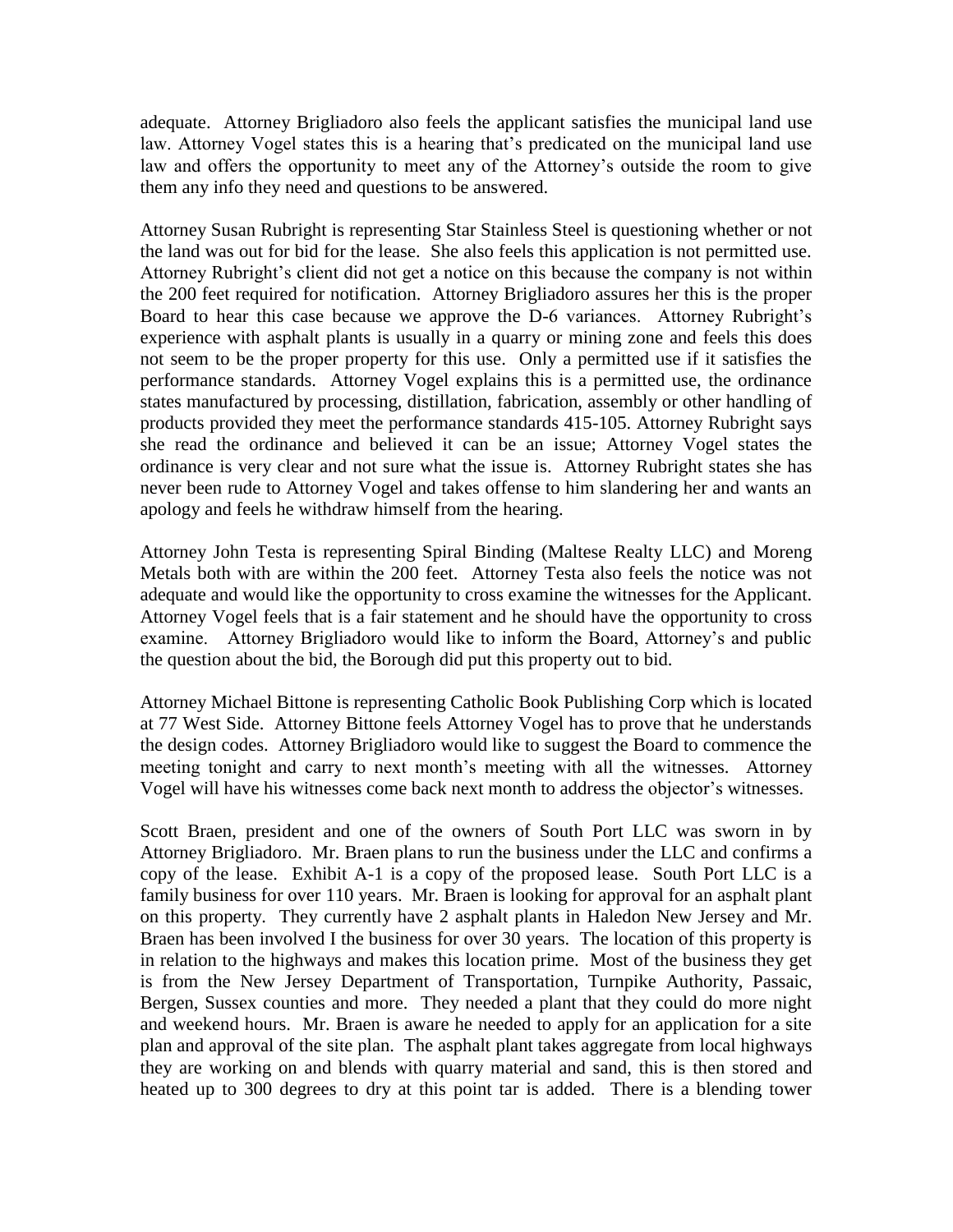where it is stored and dropped into trucks or stored in the silos. There will be a control building next to the plant. There is a laboratory on site that is required by the DOD. Once the material is dried it goes into a mixture with the oil and dropped into truck or storage silo. This is all highly regulated with air, odor, and noise standards. The company will use natural gas and this is a state of the art plant, everything will comply. They are regulated by NJ DEP, Federal EPA, and the Passaic County Health Department. The existing asphalt plant in Totowa is about 50 years old, there is no comparison with this plant and the state of art equipment it will have. They are tested frequency for air quality, so no odors will be noticed. Attorney would like Mr. Braen to explain why they need 98' silos. Mr. Braen states one reason is the influx of traffic, another is the plant does not have to shut down due to no trucks to pick up; the product just gets put into the storage. The existing asphalt plant has approx. 75' high silos, but since that was built the storage units have gotten bigger to equip the demand. Mr. Braen states the plant can operate with 3 people but he would think there may be 6 there daily. The hours of operation would be two separate operations. Most of the government work is being done at night. The day operations start at 6 am and tales off around 2 pm, the night operations start between 9 and 10 pm and tales off around 3 am. Mr. Braen states the size of the silos is not for testing the material but for helping with the rushes of customers coming in for the materials. The 98' silos are consistent with what is being put up today.

The truck routes out of the plant will usually go right onto Route 48 and 80; entry into the plant would be on West End Road and leave on Maltese Dr. Chairman Fierro would like to know about deliveries for supplies. Mr. Braen explains the trucks that are delivering material come in with material they have dug up which is about 40% and another 5% delivered is oil, the rest comes from Mr. Braens other sites. Vice Chairman Krautheim would like to know if the dump trucks are standard and how do they get loaded. Mr. Braen explains the product is dumped right into the trucks. This plant will be able to make many different mixtures quickly and once a mixture is made it get stored in the silo. They can fill a truck in about a minute from the silos and less than 3 minutes from anywhere else. The hours of operation are 24 hours a day 7 days a week and usually end in December and starts back up in April. Engineer Murphy asked about the vehicles stacking in the driveway and that maybe the applicants engineer can address this so no vehicles are stacked on West End Road.

Mr. Morris, professional engineer, was sworn in by Attorney Brigliadoro. Mr. Morris has been with Boswell Engineering for 37 years. The property is divided into 4 different pieces. Exhibit A-2 is a Google earth shot dated 7/12/17. The parcel is 3.6 acres; with the easement it totals 3.9 acres. Trucks will come in West End Ave and are directed to the proper areas and then exit through the easement, they make a right turn onto Maltese Drive. Site plan package, sheet 3 shows proposed improvements onto the site; it includes driveway, mixing hoppers, dryers, silos, heaters, and aggregate. Property is located in the I-3 zone with 45% cover; they have 13%coverage and comply with everything except the height. If the silos were smaller the applicant would need more of them and then would require more use of the property. There are 10 spaces in the parking lot and per Engineer Murphy; one would have to be assigned for handicap. Storm water management will be addressed. Engineer Murphy waivers  $1<sup>st</sup>$  section 415-99.c(2), landscaping and shade tree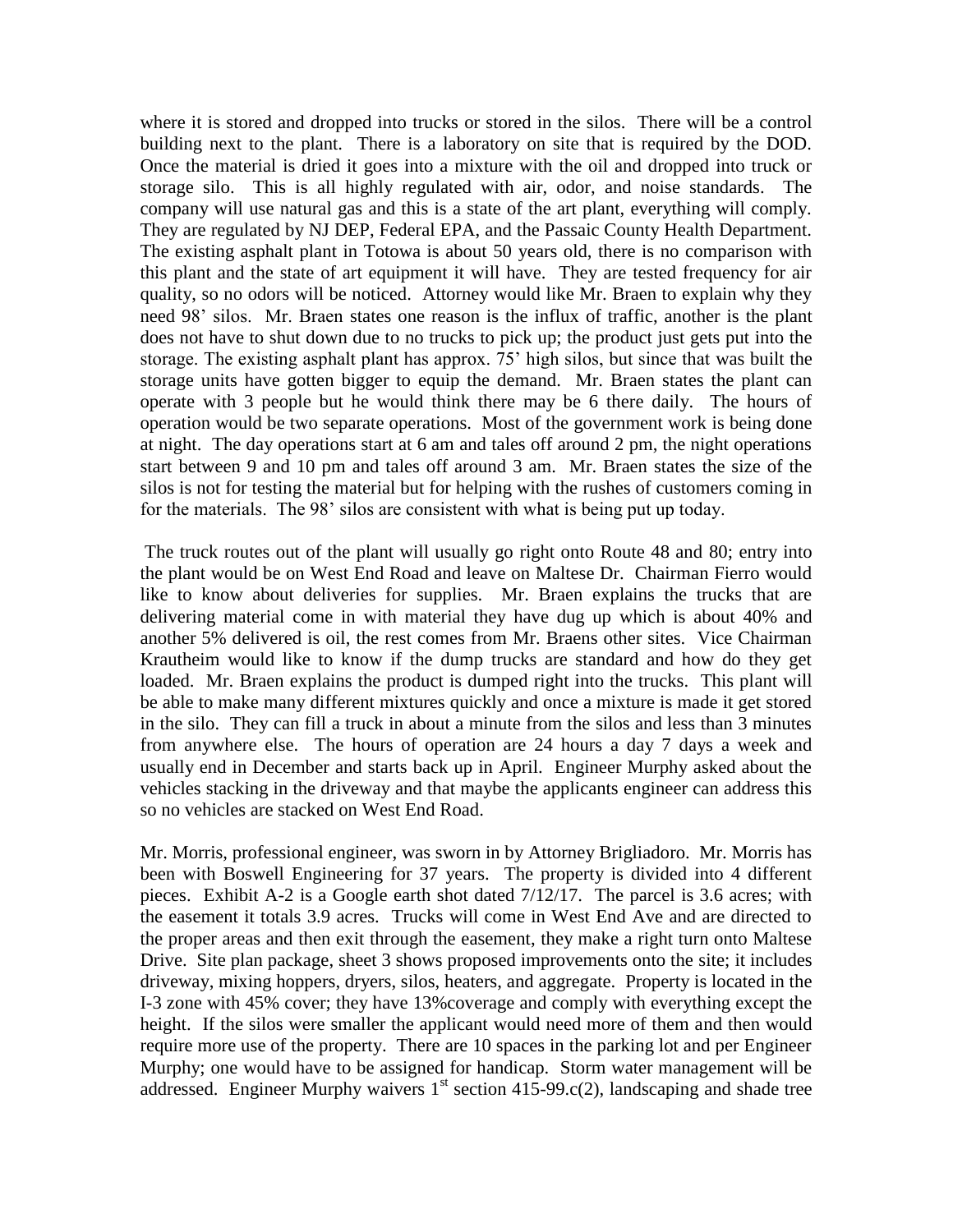should be 10% of the parking area, the applicant is asking for a waiver. Section 415-104, outside storage, the size of the silos will help with that. The other surrounding facilities have outside storage. The width of the driveway is 15<sup>'</sup> and is ok because it is one way, where under the batch plant is 10'. The applicant will comply with tree removal. In review of Engineer Murphy's report dated July 12, 2017, line 1 & 2 are informational, line 3 is for the planner to discuss, line 4 Mr. Braen gave most of the testimony regarding the plant on Riverview Drive, line 5 is uniform, line 6 the height calculations will be reviewed along with the heights of other buildings on-site, line 7 Applicant will conform, line 8 Applicant is asking for a waiver but will supply if needed, line 9 signage is needed for the directional, line 10 the small garage is for office use, line 11 will be proved at next month's meeting, line 12 there will be 6 people, line 13 building mounted lights will need to be shown for next meeting, line 14, 15, 16, 17 Applicant will comply. Engineer Murphy also will need explanation how the exiting drainage will be fixed on the exit driveway.

Jeff Meeker, was sworn in by Attorney Brigliadoro, he distributes and manufactures asphalt equipment and has been in business for 31 years. There are two types of asphalt plants, batch plants and drum mixing plants. The Applicant is asking for a batch plant, the other asphalt plant in Totowa is a drum mixing plant. A batch plant makes asphalt in batches and a drum plant is limited on the mixes it can produce. The entire plant will be automated. Drum plants are for high volume and batch plants can make higher quality mixes that last longer. New Jersey is the toughest for air quality. This plant will have the towers insulated and there is a vacuum that will suck up the dust. On an asphalt plant the burner will remove all the moisture from the aggregates. The newer plants are fairly quiet. The code in NJ required producing .02 per grains per cubic foot. Odors are from the oxidation of asphalt, and natural gas will be used for energy. The silos and batch towers are 98', which is needed to premix ingredients and get trucks out immediately. Vice Chairman Krautheim would like to know how much leeway is needed for the batches, Mr. Meeker said all highway work is ordered weeks in advance with the tower anyone can come in and tell them what they want and within minutes they can get it. They can make hundreds of different mixes.

Attorney Vogel assures everyone that all his witnesses will be back at next month's meeting.

At this time Chairman Fierro opens the public portion of the meeting.

Manuel Aranjo, was sworn in by Attorney Brigliadoro and has a business at 77 West End Road. He questions if approximately 4 trucks per hour on average come into the plant and if 30% are bringing in material is that figured into the calculation, because that is a lot of diesel on the streets.

A motion was made to close the meeting by Commissioner Nash and seconded by Vice Chairman Krautheim.